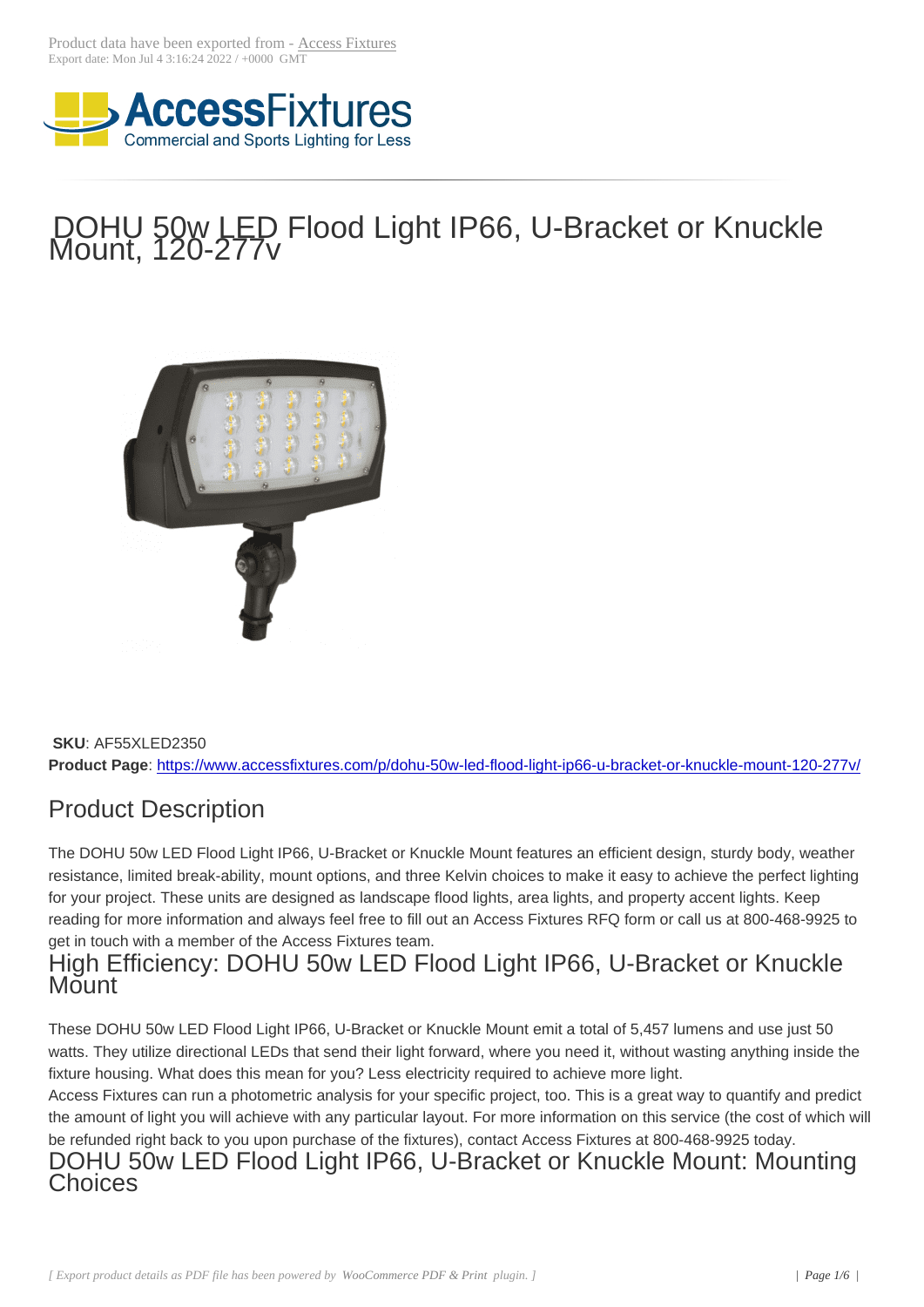Select either the knuckle mount or yoke mount option for your fixture. Knuckle mounts are most often used with ground stakes; yoke mounts make it easy t[o affix these fixt](https://www.accessfixtures.com/?post_type=product&p=87530)ures to any surface you'd like. Both mounts allow you to tilt the fixture to properly aim the light.

#### Weatherproof IP66 Housing: DOHU 50w LED Flood Light IP66, U-Bracket or Knuckle Mount

The DOHU 50w LED Flood Light IP66, U-Bracket or Knuckle Mount are UL and cUL listed for wet locations and are protected by powder-coated, die-cast aluminum housings. These housings come standard in powdercoat bronze, but may be painted to order. Contact us if you need special colors.

#### 5-Year Access Fixtures Warranty

This fixture comes with a five-year warranty. Our customer service team, located in Worcester, MA, is always here to help with any after-sale questions or concerns you may have. We stand behind the quality of our products and pride ourselves in both customer service and open communication. If you have any questions, feel free to give us a call at 800-468-9925.

#### Ready to Order a DOHU 50w LED Flood Light IP66, U-Bracket or Knuckle Mount or Speak to a Lighting Specialist?

If you need some additional information about this fixture, give us a call at 800-468-9925. Of course, you can place your order online, right here, but our team is available to answer any questions, too. Does your project require multiple fixtures? Ask us about quantity discounts. We are here to provide anything you need to purchase fixtures and illuminate your project with confidence.

### Product Attributes

- Dimensions: 5 & times; 8.9 & times; 1.9 in
- Weight: 3.19 lbs
- Availability: Typically ships in 2-4 weeks
- Light Source: 3000K Neutral White, 4000K Cool White, 5000K Bright White
- Available Finishes: Bronze
- Ballast/Driver: Electronic 50/60 Hz
- Color Rendering Index (CRI): 70+
- Housing: Die-cast aluminum housing
- Lens: Tempered Glass
- Listings: RoHS Compliant, CuL Listed, UL Listed for Wet Locations
- Mounting: Yoke Mount/U-Bracket Mount
- Rated Life: 50,000 Hours
- System Watts: 50
- Voltage: 120-277v
- Warranty: 5-Year Limited Warranty
- Light Source Included: LED Array Included
- Light Source Lumens: 5457

### Product Gallery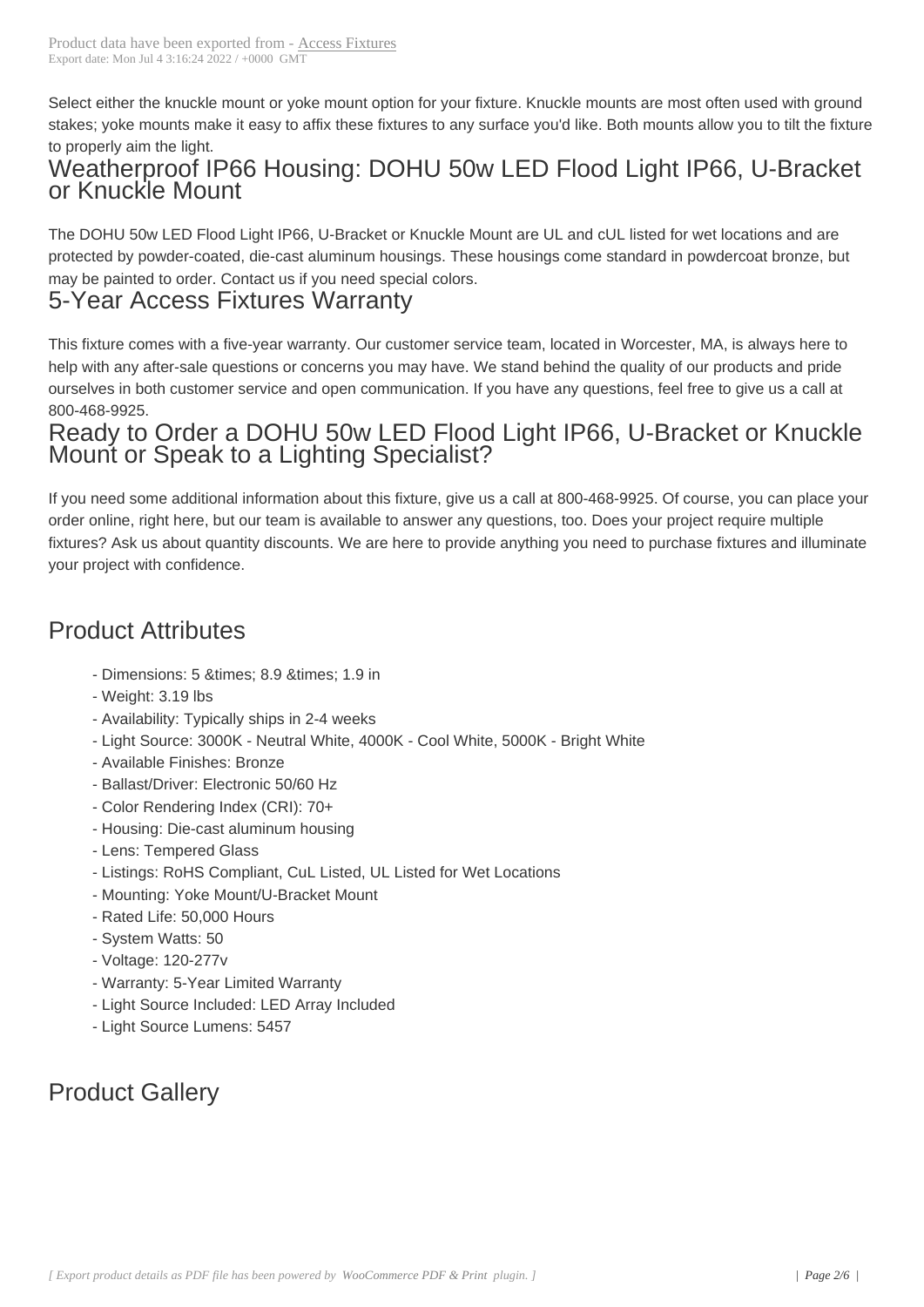# DOHU LED 50w Landscape Flood Lights<br>U-Bracket Mount



# DOHU LED 50w Landscape Flood Lights<br>Dimensions



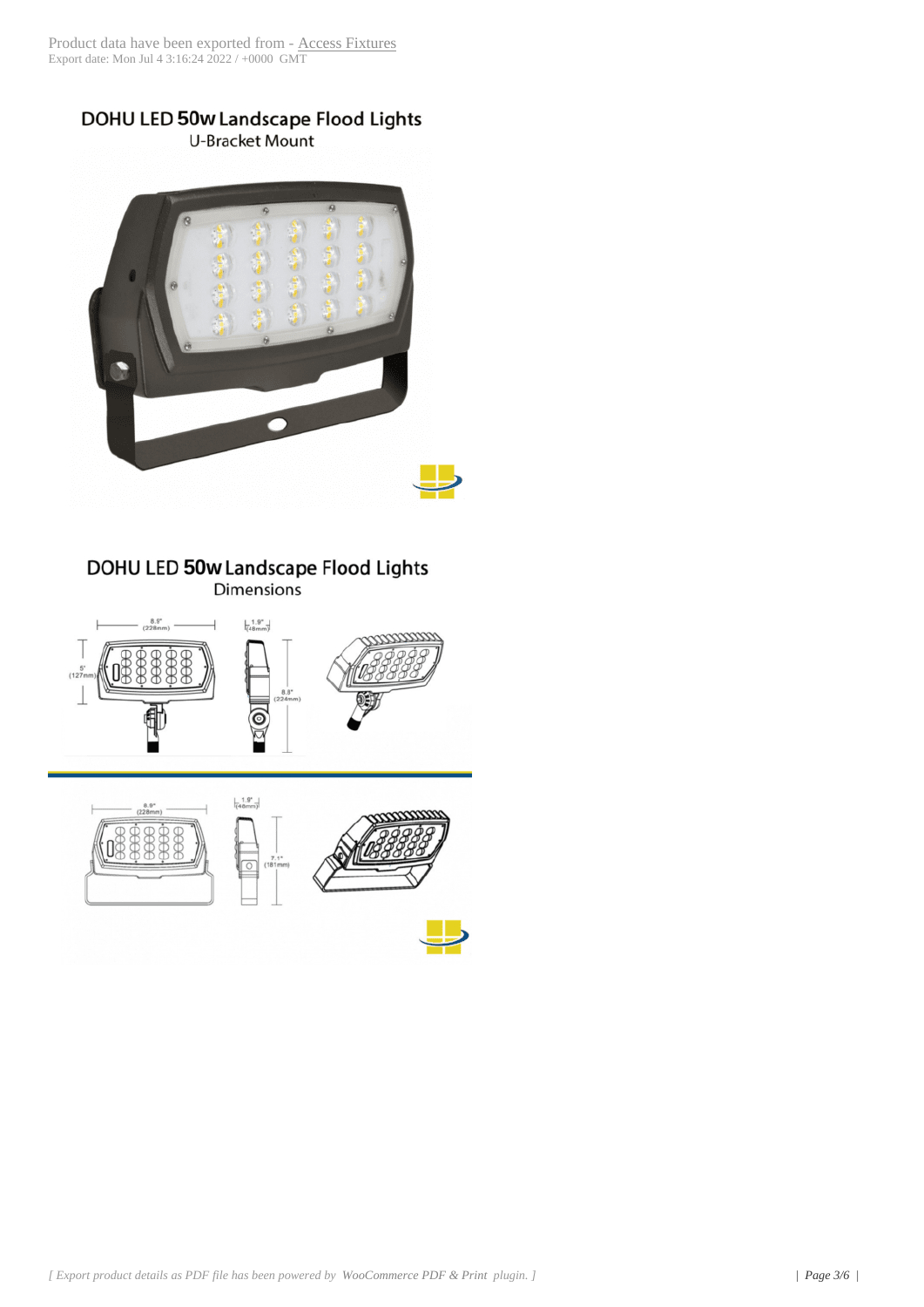

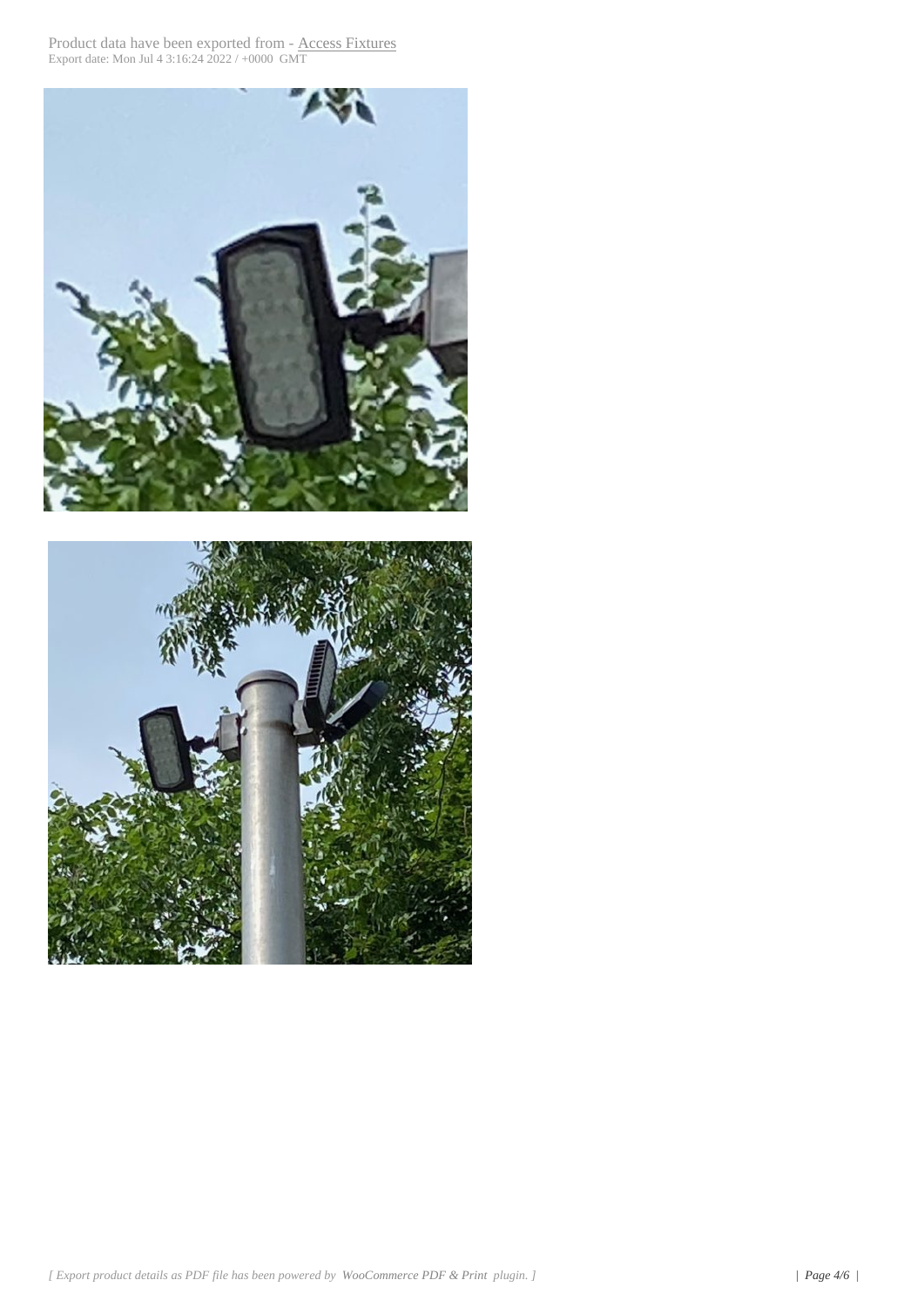